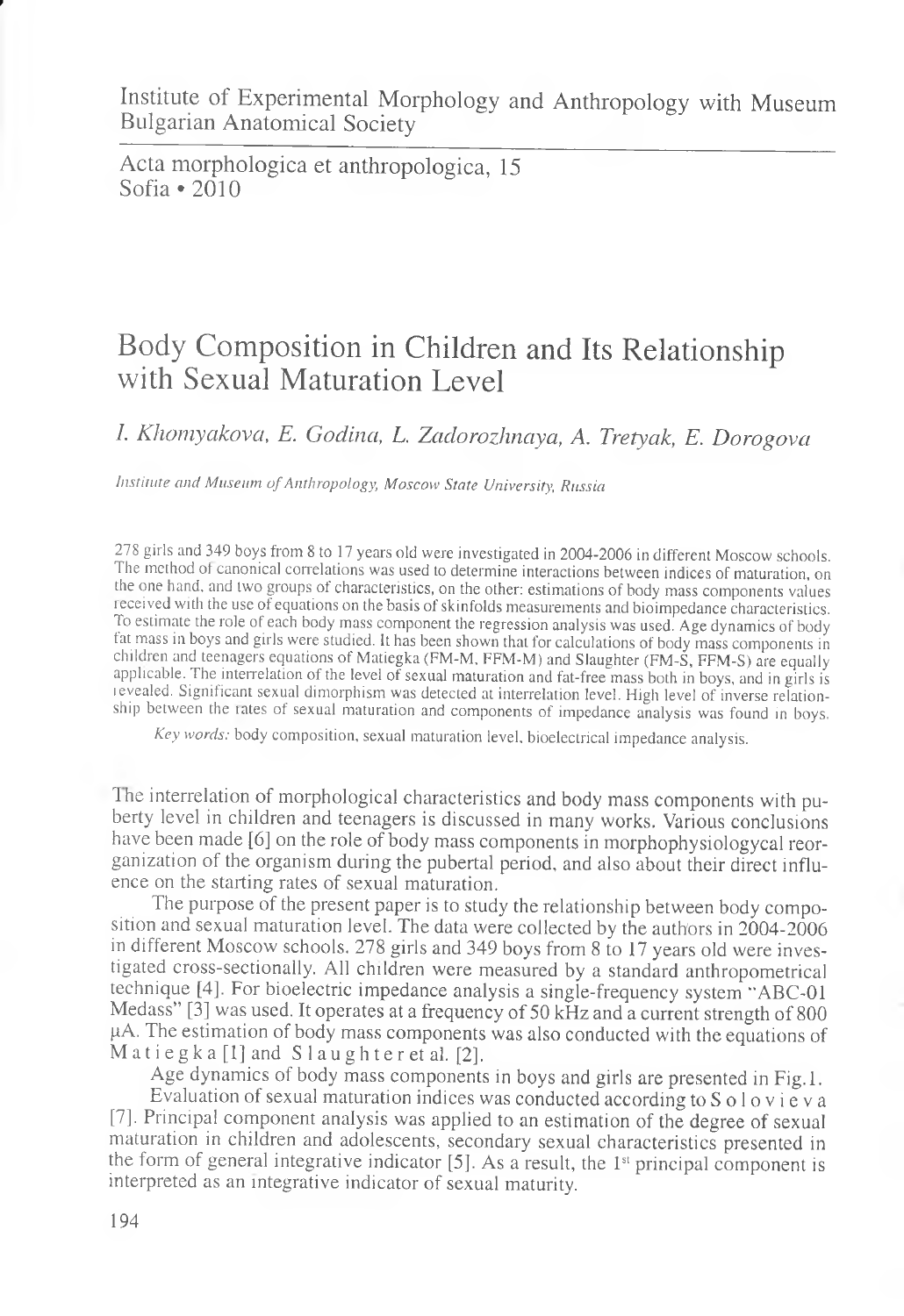

Fig. 2. Age changes of regression equation's b-coefficient: dependence of the sexual maturation level from the fat mass and fat-free mass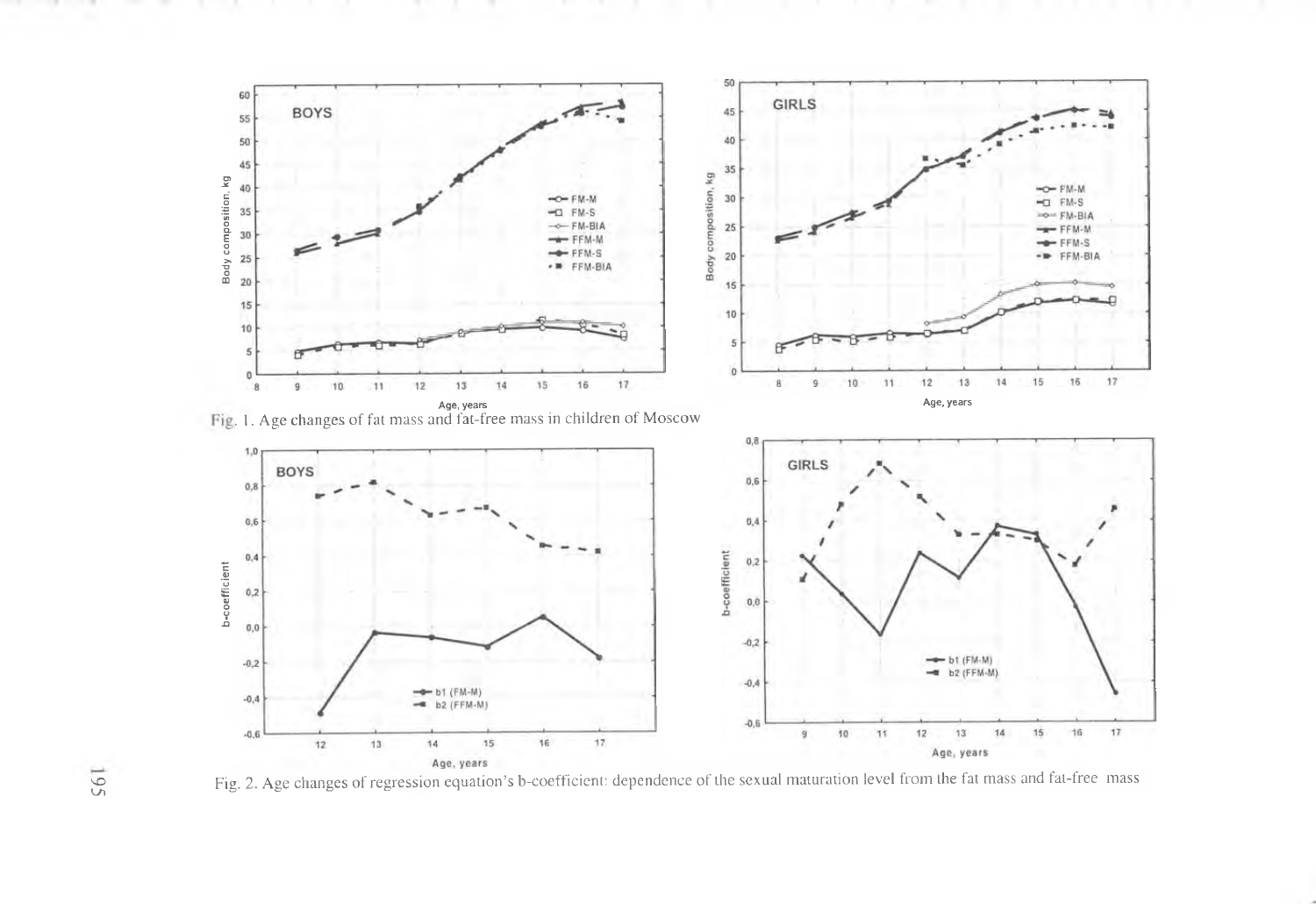To reveal the presence of interrelation between the degree of sexual maturity and body mass components, and also some indicators of bioelectric resistance of the body, the method of canonical correlations was used. To estimate the role of each body mass component in the course of puberty regression analysis was used. Statistical analysis was performed with STATISTICA 6.0 software.

One of the aims of the present work was to define the degree of interdependence between characteristics of sexual maturity with two sets of traits: values of body mass components, received by different methods, and the electric resistance (impedance) characteristics, including active resistance (Rz) and reactance (Zc). The values of canonical correlations in boys and girls are shown in table 1. It has been shown that between the above-mentioned groups of characteristics there is a significant connection.

| Age           | Factors of sexual<br>maturation indices<br>(PC1, PC2) | $Rz$ , $Zc$ , Phase angle $\varphi$ |                  |         | FM-M, FM-S, FFM-M |        |         |
|---------------|-------------------------------------------------------|-------------------------------------|------------------|---------|-------------------|--------|---------|
|               |                                                       | R                                   | $\boldsymbol{D}$ | $Chi^2$ | $\mathbb{R}$      | p      | $Chi^2$ |
| <b>Boys</b>   |                                                       |                                     |                  |         |                   |        |         |
| 12            | PC1, PC2                                              | 0.93                                | 0.024            | 14.538  | 0.72              | 0.164  | 9.1747  |
| 13            | PC1, PC2                                              | 0.72                                | 0.000            | 28.34   | 0.85              | 0.000  | 68.815  |
| 4             | PC1, PC2                                              | 0.55                                | 0.001            | 23.237  | 0.62              | 0.000  | 38.412  |
| 15            | PC1, PC2                                              | 0.49                                | 0.013            | 16.116  | 0.65              | 0.000  | 28.475  |
| 16            | <b>PC1, PC2</b>                                       | 0.32                                | 0.250            | 7.839   | 0.51              | 0.017  | 15.395  |
| 17            | PC1, PC2                                              | 0.53                                | 0.568            | 4.815   | 0.48              | 0.107  | 10.443  |
| All ages      | PC1, PC2                                              | 0.46                                | 0.000            | 59.323  | 0.28              | 0.000  | 30.009  |
| Girls         |                                                       |                                     |                  |         |                   |        |         |
| $\mathcal{Q}$ | <b>PC1, PC2</b>                                       |                                     |                  |         | 0.53              | 0.045  | 12.886  |
| 10            | PC1, PC2                                              |                                     |                  |         | 0.58              | 0.013  | 16.066  |
| $\mathbf{1}$  | PC1, PC2                                              |                                     |                  |         | 0.70              | 0.003  | 19.988  |
| 12            | PC1, PC2                                              | 0.82                                | 0.014            | 15.921  | 0.73              | 0.006  | 18.277  |
| 13            | PC1, PC2                                              | 0.54                                | 0.393            | 6.278   | 0.54              | 0.292  | 7.325   |
| 14            | PC1, PC2                                              | 0.74                                | 0.116            | 10.209  | 0.73              | 0.0001 | 29.602  |
| 15            | PC1, PC2                                              | 0.41                                | 0.798            | 3.084   | 0.65              | 0.002  | 20.505  |
| 16            | PC1, PC2                                              | 0.49                                | 0.087            | 11.047  | 0.36              | 0.524  | 5.153   |
| 17            | PCI, PC2                                              | 0.53                                | 0.434            | 5.901   | 0.63              | 0.049  | 12.643  |
| All ages      | PC1, PC2                                              | 0.10                                | 0.968            | 1.348   | 0.30              | 0.000  | 35.285  |

Table 1. Estimates of canonical correlations between factors of sexual maturation indices and the BIA characteristics, body composition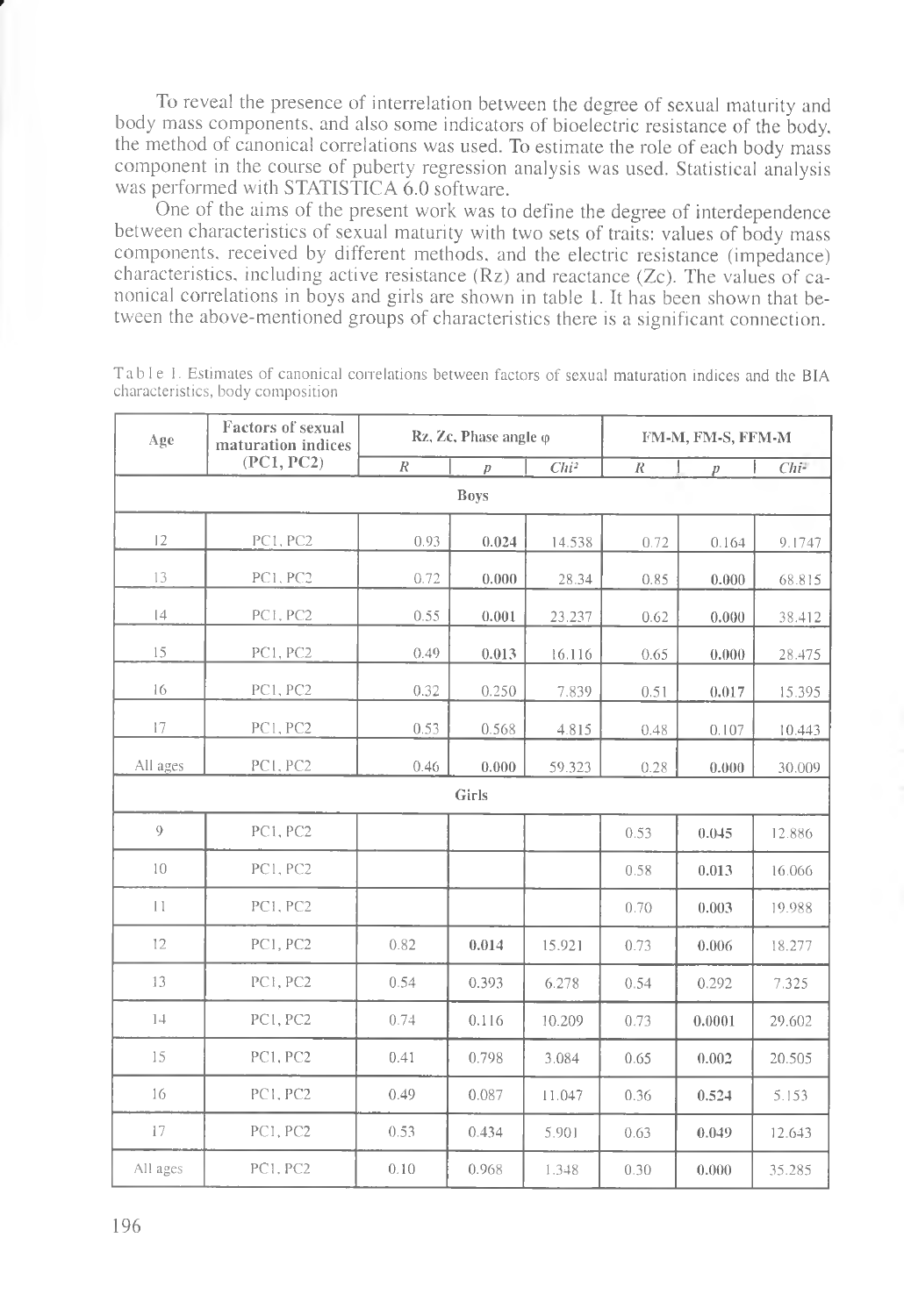To find out the character of existing connection between the level of sexual maturity and body mass components, regression analysis was performed. The following regression models were considered:

1. The  $1<sup>st</sup>$  principal component was taken as a dependent variable (PC1), the independent variables being values of fat and fat-free mass (FM-M and FFM-M). Association between the general level of sexual maturity and body mass components was checked.

2. The fat-free mass was taken as a dependent variable, the independent variable being the 1<sup>st</sup> principal component. Association between fat-free mass component and level of sexual maturity was checked.

3. The fat mass was taken as a dependent variable, the independent variable being the 1st principal component. Association between fat mass component and level of a sexual maturity was checked.

The results are as follows:

In boys the level of sexual maturity have a high degree of dependency on fat-free body mass from 12 to 17 years, and low - on indicators of fat mass at all ages. Before the age of 12 years such a dependency is absent, which probably indicates that in the majority of boys at this age period secondary sexual characteristics only start to appear. The dependency of the level of sexual maturity on indicators of fat-free body mass increases during the period from 12 to 14 years, and. further, gradually decreases (Fig. 2). This may be due to the fact that during the specified period of 12-14 years the peak of longitudinal growth and the increase in fat-free body mass are observed.

An increase in fat component in the course of puberty in boys, compared to fat-free body mass is not so evident at all ages. This can explain the absence of high connection between maturation and fat component in boys. **F at-free body m ass** has high degree of dependency on the level of sexual maturity at the age from 12 to 17, which is possible to explain by greater accumulation of fat-free mass in boys during this age period. **Body** fat mass is significantly dependent on the level of sexual maturity at the age of 13 and 16 years, but estimations of R2 in the regression equation are 18 and 11 *%* correspondingly, which indicates that the degree of this dependency is rather low.

In girls the **level of sexual maturity** has high degree of dependency on fat-free body mass in 10, 11 and 12 years, and low degree of dependency on indicators of fat mass at all ages (Fig. 2). In this case high correlation with fat-free body mass is caused by the factor that before 12 years intensive longitudinal growth and a gain of fat-free body mass is observed in girls. The values are high because in girls puberty characteristics are already expressed starting from 10 years. Fat-free body mass in girls has high degree of dependency on the level of sexual maturation from 10 to 12 years, and also at 14 and 15 years. **F at body m ass** in girls has high degree of dependency on the level of sexual maturation at 12, 14 and 15 years because after the achievement of puberty (approximately 12 years) in girls' organism active fat deposits start to occur.

On the basis of these results it is possible to conclude of the existence of sexual dimorphism in the level of relationships between indicators of sexual maturation and body mass composition in boys and girls. In boys no connections is revealed between sexual development and indicators of fat mass, whereas in girls the interrelation of increase in fat component and sexual maturity is traced. Differences between sexes are revealed also with the regression models. They show the connection between values of bioelectric impedance and the level of sexual maturity. In boys Rz has high degree of negative relationship with the degree of sexual maturity at 13-15 years, in girls this dependency is low at all ages.